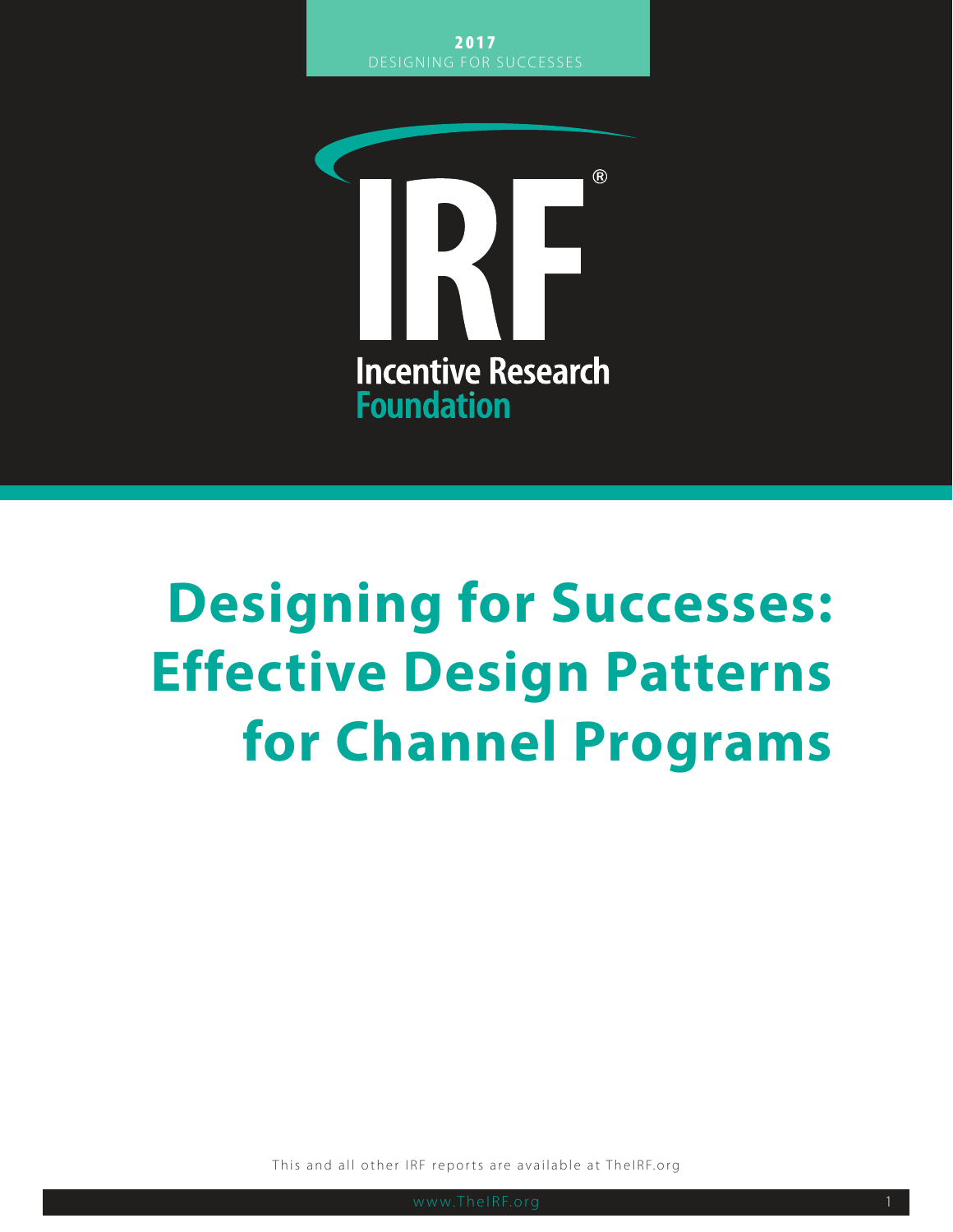

With the majority of all U.S. businesses now using non-cash awards and the majority of topperforming businesses (those with the highest revenue growth, customer satisfaction, and employee satisfaction) also saying their executives support their non-cash recognition and reward programs as a competitive advantage, there is now an imminent need to understand how to create effective incentives and reward programs. To this end, the Incentive Research Foundation (IRF) compiled years of relevant research to identify noteworthy design elements for effective non-cash recognition and reward programs. This paper explores effective design patterns for Channel Programs.

According to a recent marketplace study conducted by the Incentive Federation, non-cash channel reward programs are used by 43% of all businesses.<sup>†</sup> Likewise, IRF case studies have shown that non-cash channel programs can increase total revenues by 32%, increase market share by 30%, and increase net operating income to 19% of revenue.<sup>ii</sup>

# **Channel Programs**

### 1. Establishing the Design: Fairness and Connection are Paramount

There has been a great deal of work done in organizational psychology and neuroscience on the importance of fairness to human beings. A sense of fairness is tightly linked to our drive to defend the ideas and people to which we are connected. Likewise, our innate need to bond with those in our circles permeates much of our behavior.<sup>iii</sup> The same is true for channel incentive programs. An IRF study found that while the product and interest in travel were important parts of program satisfaction, so were fairness and an opportunity to bond with leadership. In fact, 60% of channel participants' satisfaction with the incentive travel program could be explained by the following:

- Fair earnings criteria
- The opportunity to get to know the top leadership of the sponsoring company
- The dealer's willingness to recommend incentive travel to others (i.e., his/her positive feelings toward incentive travel)
- The dealer's likelihood of purchasing additional products during the earning period<sup>iv</sup>

Clear and well-communicated criteria, as well as leadership visibility in the program, will contribute significantly to its success.

## 2. Establishing Program Objectives: Productivity as Important as Sales

Channel programs were traditionally established to do one thing: help push sales through the pipeline. However, in the modern era, smart marketers are using their incentives and rewards programs for a broader set of behaviors that drive performance. The top primary objectives for channel rewards and incentive programs in the United States in 2015 for organizations over \$1 million in revenue were *improving productivity* (97%), *increasing sales of specific product(s)* (63%), increasing overall sales (62%), and gaining market share (59%). Interestingly two other leading

i http://www.incentivefederation.org/wp-content/uploads/2016/07/Incentive-Marketplace-Estimate-Research-Study-2015-16-White-Paper. pdf

ii http://theirf.org/research/roi-incentive-programs-a-case-study-for-channel-sales-success/1055/

iii See: Nitin Nohria and Paul Lawrence "Four Drive Theory" https://hbswk.hbs.edu/item/driven-how-human-nature-shapes-organizations

iv http://theirf.org/research/channel-incentive-travel-a-case-study/114/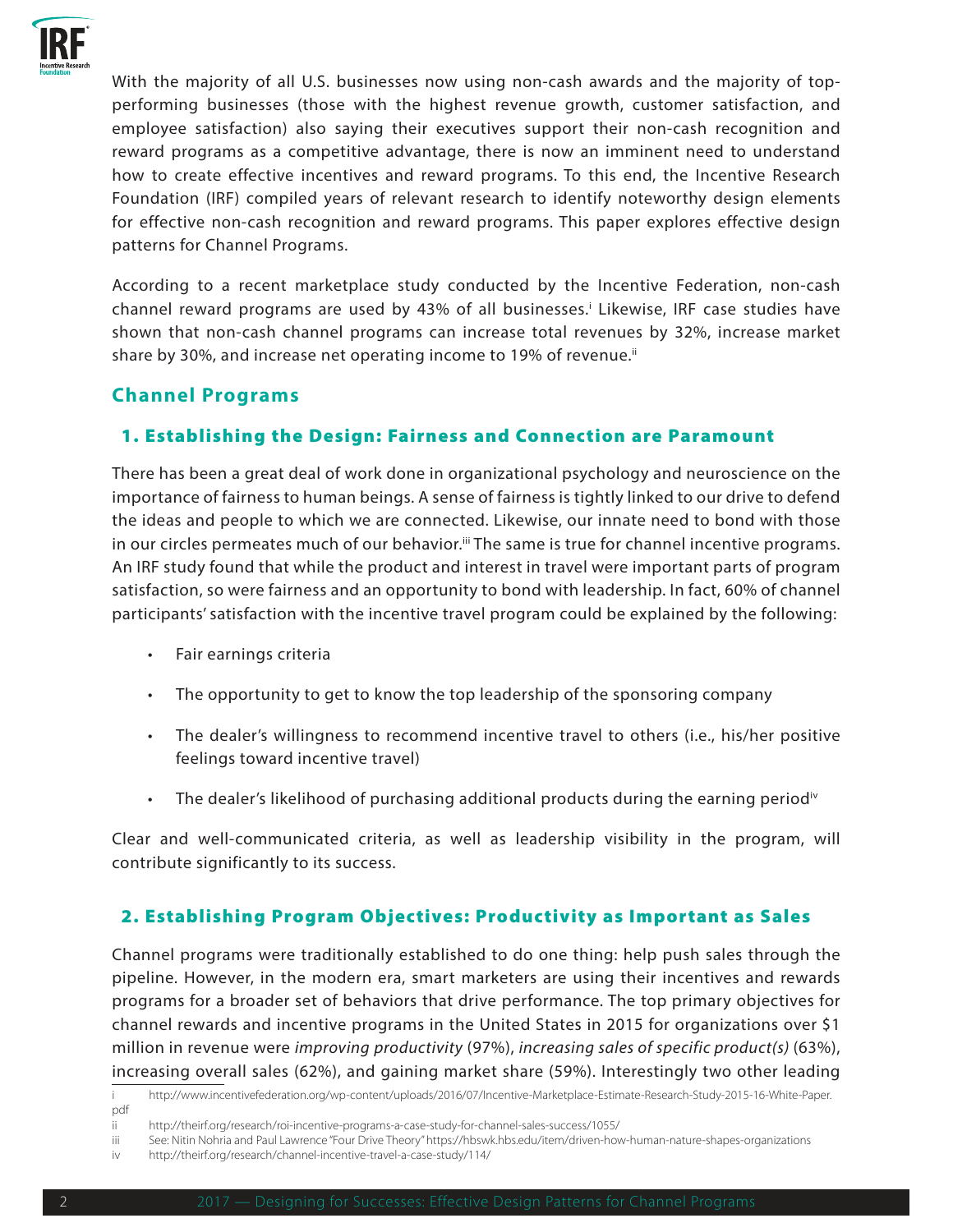

behaviors that also registered significantly were gain mind share for non-exclusive sales channel (40%) and reward training (19%).<sup>v</sup> All of these objectives show a movement away from solely the sales activity itself to behaviors that drive bottom-line success.

# 3. Establishing the Rules: Quotas are Key

Once an organization has established the objectives for a program, it is important to ensure the rules are structured appropriately to achieve these objectives. Are there differences in how top performing businesses (those with the highest year-over-year revenue growth and engagement scores) structure their channel rules compared to all other organizations? Interestingly, yes. IRF research found that 73% of top-performing organizations use *sales quotas* (participants receive individualized quota targets and earn rewards upon hitting them) compared to only 51% of all other businesses. Top-performing businesses also readily use *top performer* structures for their channel programs, where 67% are setting goals among all participants and then rewarding top performer(s) at the end of the program (e.g., President's Club). Additionally, over half of top-performing companies used other goal-based earning, allowing participants to receive individualized targets (e.g., new product training or clearing inventory) and earn rewards based upon achieving them. These percentages all point to both a strong focus on goal-based structures as well as a willingness to use more than a single structure.

# 4. Establishing the Audience: Expand Your Focus

Organizations running channel incentive programs are naturally concerned with gaining mindshare and rewarding the correct individuals with their funds. Whereas many traditional programs were centered solely on top performers, rewarding the top 10–15% of earners, as shown in the objectives and rules for modern programs, "the right" earners have a much wider definition for most organizations. When IRF asked top-performing organizations if their non-cash channel program was structured to recognize only the truly exceptional performers (exclusivity) or if it was structured to ensure each participant receives a recognition or reward in the program (reach), top-performing companies were significantly more likely to say *reach*. Over two-thirds of top-performing organizations said they structured their programs to reach as many eligible participants as possible. But this does not mean all participants are eligible to earn a non-cash award. In fact, only 17% of top-performing organizations said all participants were eligible to earn. On average, only 53% of channel participants were eligible to earn non-cash incentives and 48% actually earned them in top-performing companies.vi

# 5. Establishing Funding: Tie to Overall Sales

When establishing channel program budgets, both top- and average-performing businesses overwhelmingly use a bottom-up approach, tying their channel incentive programs to overall sales by allocating a percent of each product sold to fund the program. Top-performing companies were twice as likely as all other organizations to have their budgets influenced by operating income. 56% of top-performing companies said their budgets were most influenced by operating income, while 31% said it was most influenced by gross-profit margin. Non-cash incentives also received the largest portion of the overall budget. While rebates and marketing development

Incentive Federation Program Design Study 2015

vi http://theirf.org/research/ten-things-top-performing-companies-do-differently/2229/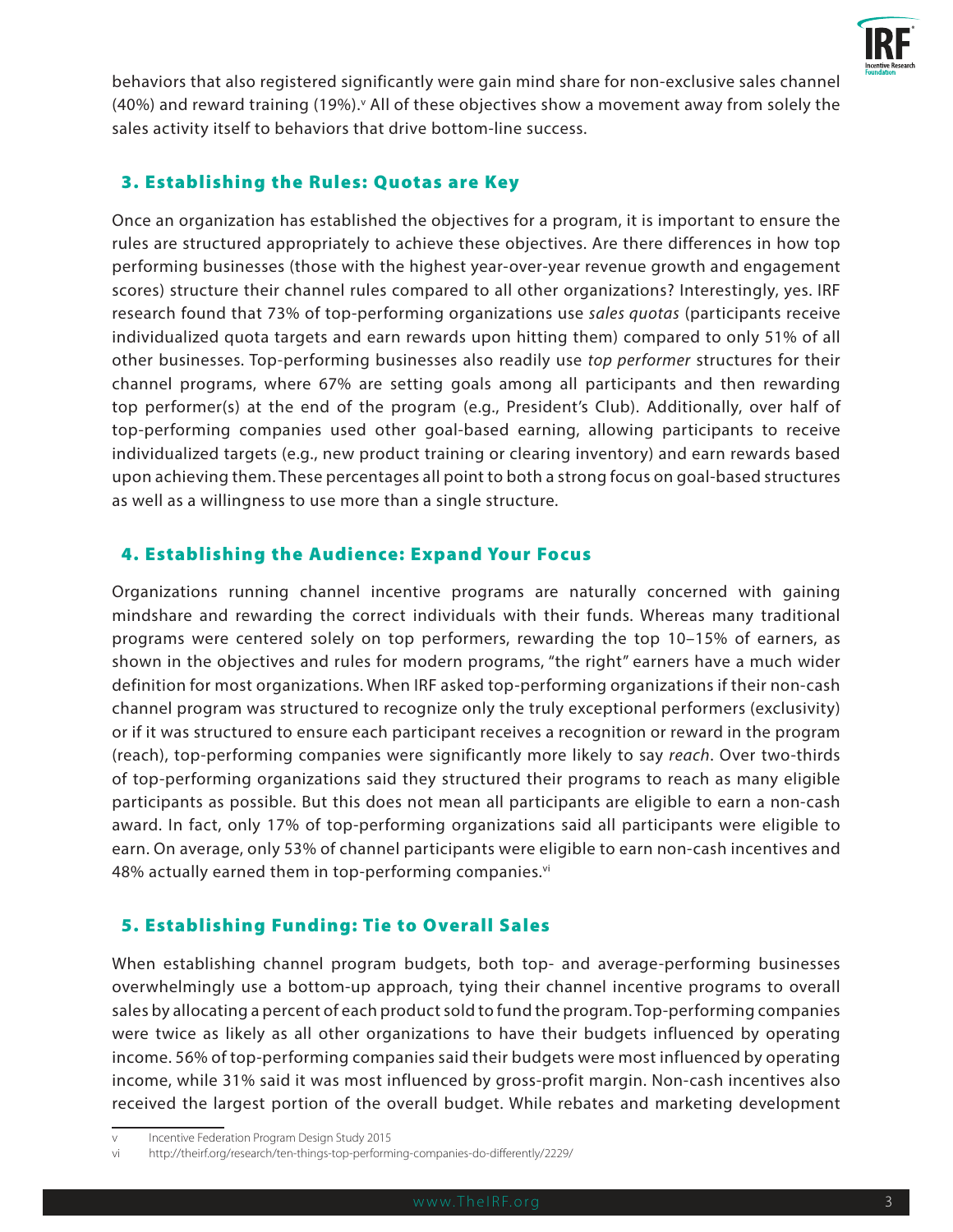

funds were each respectively allocated 29% of the channel incentive, non-cash incentives were allocated 37% of the budget in top-performing organizations.<sup>vii</sup> The typical channel sales recipient can expect to earn over \$4,000 in non-cash awards from top-performing companies, but only a little over \$2,600 from average companies. Finally, top-performing companies were strikingly more accepting of risk with regards to budgets: a full three-quarters of top-performing organizations did not have a top stop on their programs' earning potential.<sup>viii</sup>

#### 6. Establishing Awards: Focus on the Participant

Channel programs can use one of many award types, including *recognition awards, recognition events, merchandise, symbolic awards, gift cards, logo merchandise, individual travel, group travel, group incentive travel,* and *cash*. On average, businesses use more than six types of awards for channel incentives. What was most interesting, however, is that top-performing organizations were much more concentrated on awards that allowed participants' choice, with almost 40% saying this was highly important. Only 10% of average businesses believed participants' choice was important in their channel rewards program.

Multiple award types in a single program are very common. 63% of U.S. businesses with channel incentive programs use *gift cards*, followed by 51% that use *merchandise*, 43% that use *award points*, and 30% that use *trips and travel*. Over 80% of U.S. firms use more than one award type.ix

### 7. Establishing Number of Programs: Consolidation is Common

Top-performing organizations are very unlikely to have disparate, disconnected channel programs running across the company. In fact, only 3% said they currently do. The vast majority of top-performing organizations either have multiple programs designed and managed under a common purpose (48%) or a single program for the entire company (42%). It is important to note that while this consolidation is evident in top-performing organizations, it was not also highly prevalent in average businesses. Only 17% of average businesses said they had a single program for the entire company. $x$ 

## 8. Establishing Support: Look Outside

While many organizations still run part of their channel programs internally, IRF findings show a trend towards outside support — with over 60% of top-performing companies going beyond their internal silos to run the program. Top-performing companies are also statistically more likely than average companies to engage outside partners for their expertise. $x_i$ 

Not surprisingly, awards are a key part of supporting the program. As shown by the Incentive Federation findings, half of top-performing businesses engage supplier expertise for best ways to motivate participants and over two-thirds use external award suppliers.<sup>xii</sup>

vii http://theirf.org/research/ten-things-top-performing-companies-do-differently/2229/

viii http://theirf.org/research/ten-things-top-performing-companies-do-differently/2229/

ix http://www.incentivefederation.org/wp-content/uploads/2016/07/Incentive-Marketplace-Estimate-Research-Study-2015-16-White-Paper.pdf

x http://theirf.org/research/ten-things-top-performing-companies-do-differently/2229/

xi http://theirf.org/research/ten-things-top-performing-companies-do-differently/2229/

xii http://www.incentivefederation.org/wp-content/uploads/2015/10/Study-Final.pdf